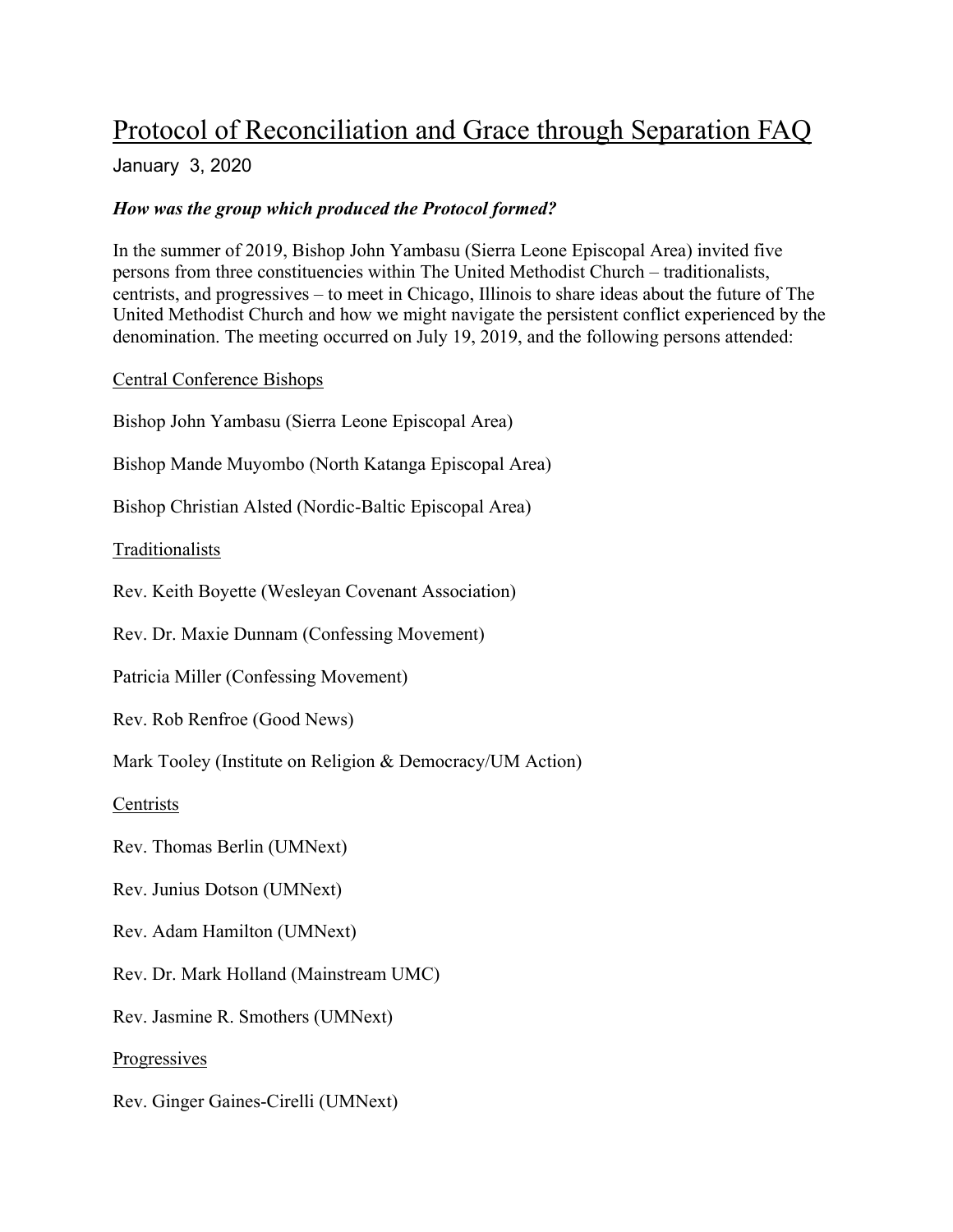Janet Lawrence (Reconciling Ministries Network)

Dr. Randall Miller (Reconciling Ministries)

Karen Prudente (MIND)

Rev. Kimberly Scott (United Methodist Queer Clergy Caucus)

Those in attendance agreed that two persons from each identified perspective along with two central conference bishops would continue to meet together with an as-yet-unidentified mediator. The persons designated by each constituency to meet in the smaller group were Yambasu, Alsted, Boyette, P. Miller, Berlin, Dotson, Lawrence, and R. Miller.

### *What was the process for the mediated negotiation and who was ultimately involved in the final outcome?*

The eight persons identified to initiate the mediated negotiation process initially met on August 16-17 at Floris United Methodist Church in Herndon, Va. They were joined by three bishops from the United States: Bishop Thomas J. Bickerton (New York Episcopal Area), Bishop Kenneth Carter (Florida Episcopal Area), and Bishop Cynthia Fierro Harvey (Louisiana Episcopal Area) and one lay person from Europe (Joris Brombach). Due to time constraints, Mr. Brombach had to drop out of the process. Later additions were Rev. Jun Equila, Jr. (Philippines Central Conference), Rev. David Meredith (representing Affirmation, MFSA, the Reconciling Ministries Network and a member of the United Methodist Queer Clergy Caucus), and Bishops LaTrelle Easterling (Washington Area), Rodolfo "Rudy" Juan (Davao Area, Philippines), & Gregory Vaughn Palmer (West Ohio Area).

It was understood from the beginning that this was an ad hoc group of persons without official authority who shared a deep love for the church as well a significant desire to see if a mediated solution could be proposed. Those who participated clearly understood that while they brought the perspectives of their various constituencies to the table, they could in no way attempt to represent all viewpoints of those in the church.

The group met for three two-day sessions with the mediator and his assistants. Those meetings were held on October 17-18, November 11-12, and December 16-17 at the offices of Kirkland & Ellis LLP in Washington, D.C. Agreement on the Protocol was achieved on December 17. The following persons were involved in at least some of the meetings which produced the Protocol and are signatories to the Protocol:

Bishop Christian Alsted (Nordic-Baltic Episcopal Area)

Rev. Thomas Berlin (representing UMCNext, Mainstream UMC, Uniting Methodists)

Bishop Thomas J. Bickerton (New York Episcopal Area)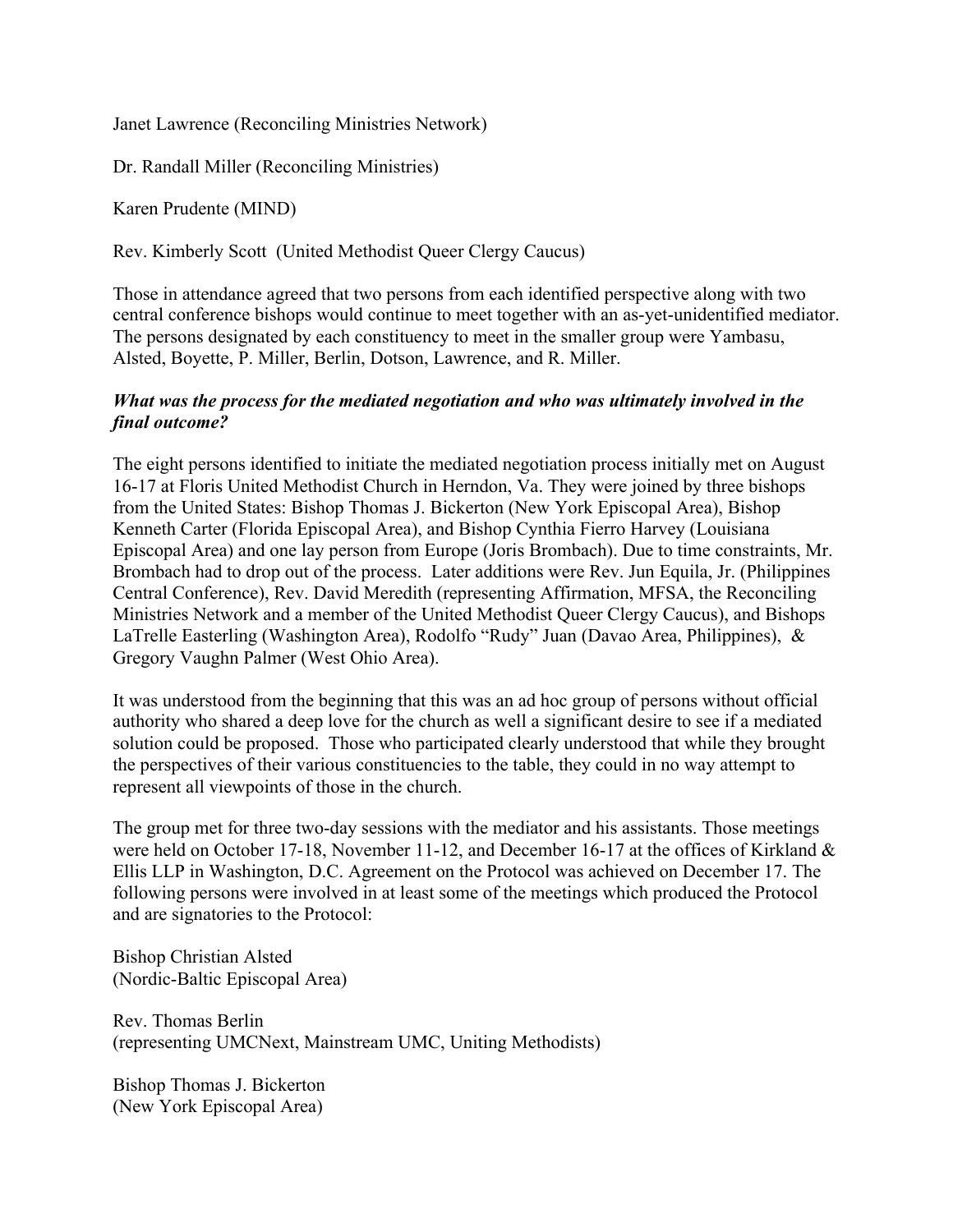Rev. Keith Boyette (representing the Confessing Movement, Good News, Institute on Religion & Democracy, and the Wesleyan Covenant Association)

Bishop Kenneth Carter (Florida Episcopal Area)

Rev. Junius Dotson (representing UMCNext, Mainstream UMC, Uniting Methodists)

Bishop LaTrelle Easterling (Washington Episcopal Area)

Rev. Egmedio "Jun" Equila, Jr. (Philippines Central Conference)

Bishop Cynthia Fierro Harvey (Louisiana Episcopal Area)

Bishop Rodolfo "Rudy" Juan (Davao Episcopal Area, Philippines)

Janet Lawrence (representing Affirmation, Methodist Federation for Social Action, and Reconciling Ministries Network)

Rev. David Meredith (representing Affirmation, Methodist Federation for Social Action, and Reconciling Ministries Network, member of United Methodist Queer Clergy Caucus)

Patricia Miller (representing the Confessing Movement, Good News, Institute on Religion & Democracy, and the Wesleyan Covenant Association)

Dr. Randall Miller (representing Affirmation, Methodist Federation for Social Action, and Reconciling Ministries Network)

Bishop Gregory Vaughn Palmer (Ohio West Episcopal Area)

Bishop John K. Yambasu (Sierra Leone Episcopal Area)

*Were there other people involved in the process?*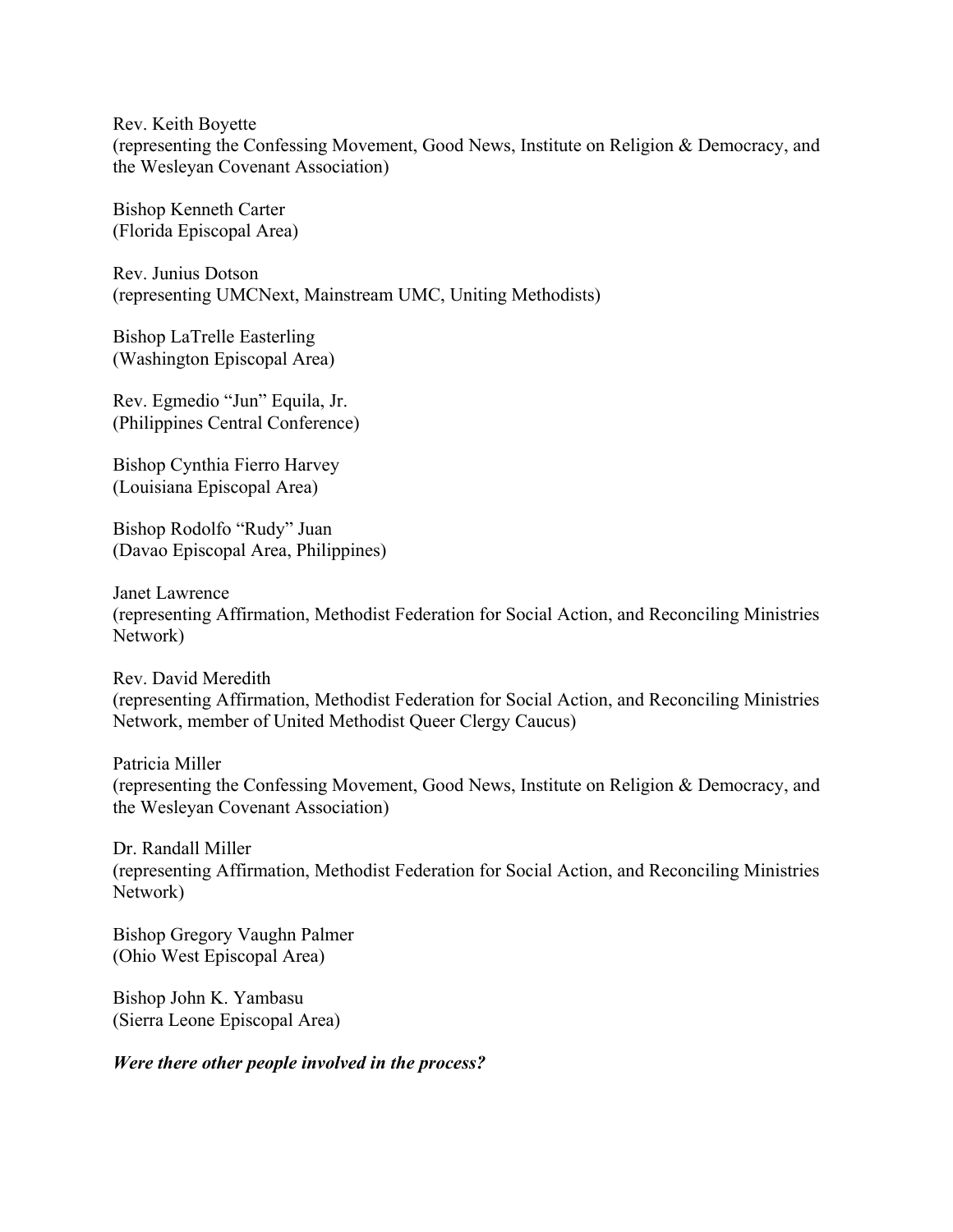A series of "outer circle" participants served as consultants during the mediation process. Throughout the meetings, breakout groups were present to provide advice and offer support to the constituency groups represented at the mediation table. A team of financial experts from throughout the church were also assembled to provide yet another "outer circle" of advisors when financial matters were considered.

None of the members of the "outer circles" of advisors was a part of the actual mediated negotiations.

## *How was the mediator selected? Who was the mediator?*

Each of the constituency groups submitted the names of potential mediators. Late in the summer of 2019, a private meeting was held with Kenneth R. Feinberg, Esquire. In that meeting, Mr. Feinberg volunteered his time and expertise to the group in an attempt to create a mediated proposal for a solution to the impasse we were facing. All participants agreed to Mr. Feinberg's role as mediator. Mr. Feinberg was eminently qualified for the task and agreed to donate his services. Mr. Feinberg was ably assisted by Richard Godfrey, Esquire, and Wendy Bloom, Esquire, partners in the law firm of Kirkland & Ellis LLP, who also donated their services and whose role was to assist the participants in documenting the mediation's outcome.

Mr. Feinberg, a member of the Jewish faith, has had no vested interest in The United Methodist Church other than a deep love for religion and a significant desire to see a faith-based organization like ours reach a civil agreement in order to move forward in ministry.

# *What were the qualifications of the mediator?*

Kenneth R. Feinberg is one of the nation's leading experts in mediation and alternative dispute resolution. He has been appointed to administer numerous high-profile compensation programs, having served as special master of the September 11th Victim Compensation Fund (appointed by the administration of President George Bush), TARP Executive Compensation, and the Agent Orange Victim Compensation Program.

Feinberg was appointed by the administration of President Barack Obama to serve as administrator of the Gulf Coast Claims Facility to compensate victims of the BP Deepwater Horizon oil spill in the Gulf of Mexico in 2010. He also served as administrator of the Aurora Victim Relief Fund following the Aurora, Colorado, shootings in 2012 as well as administrator of the Virginia Tech Hokie Spirit Memorial Fund in 2007.

Feinberg served as administrator of the One Fund Boston Victim Relief Fund, established to benefit the victims of the Boston Marathon attacks of April 15, 2013 and is currently working with the "RoundUp" weedkiller cancer case and the Boeing MaxAir 737 settlements.

He served as assistant U.S. attorney for the Southern District of New York from 1972 to 1975; special counsel for U.S. Senate Committee on the Judiciary from 1975 to 1980; chief of staff to Senator Edward M. Kennedy from 1978 to 1980; founding partner of the Washington office of Kaye Scholar in 1980; and founder of The Feinberg Group in 1993.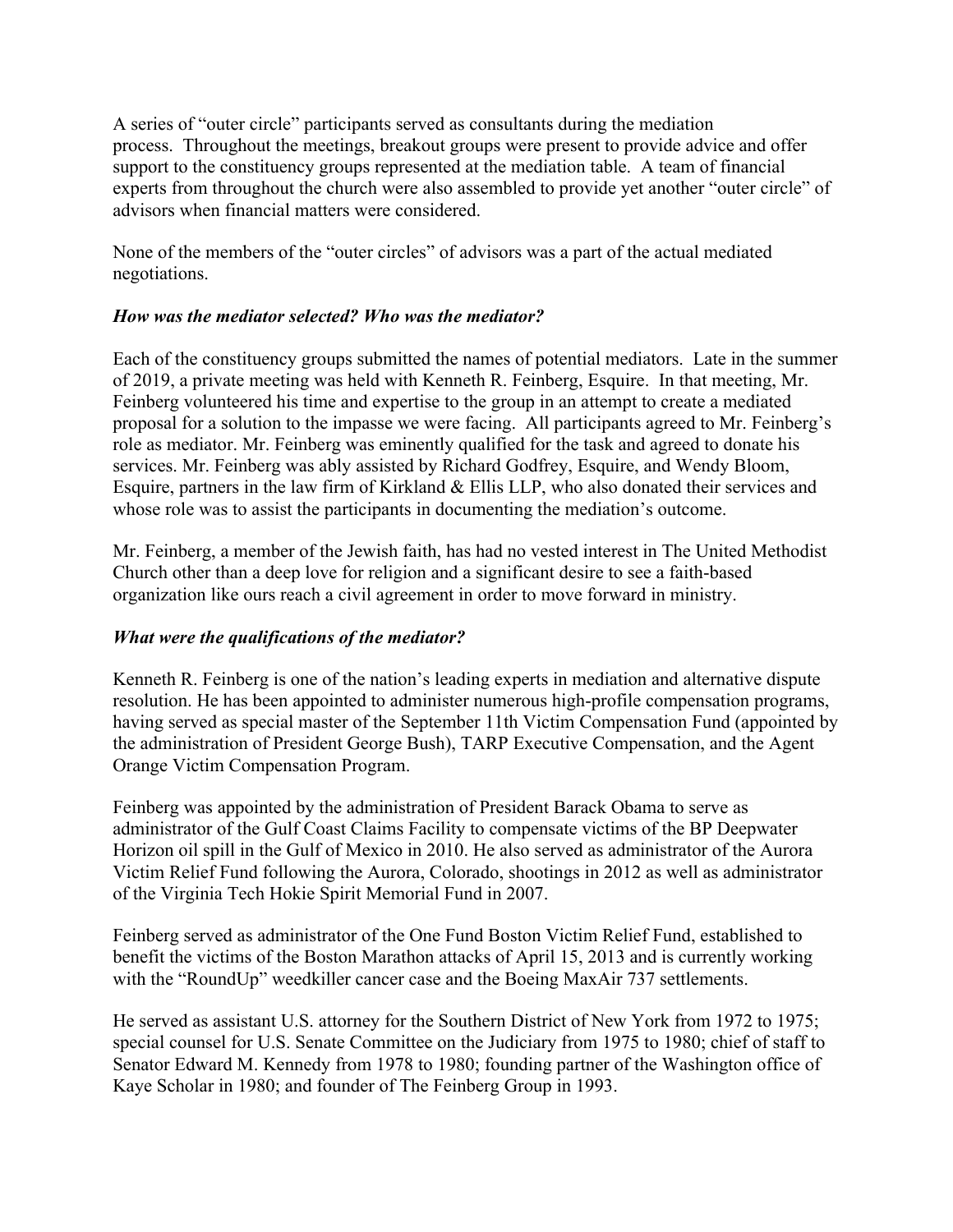He has served as adjunct professor of law at Harvard Law School, Columbia Law School, University of Pennsylvania School of Law, Georgetown University Law Center, New York University School of Law, the University of Virginia School of Law, and the Benjamin N. Cardozo School of Law.

He served as a law clerk for Chief Judge Stanley H. Fuld, New York State Court of Appeals from 1970 to 1972.

Feinberg received his J.D. from New York University School of Law in 1970, where he was articles editor of the Law Review, and his B.A. from the University of Massachusetts in 1967.

## *How was the process which produced the Protocol funded?*

Each participant was responsible for funding their participation. Some donations were received from Annual Conferences, local churches, and advocacy groups to pay for the travel and lodging expenses of some of the international participants. Later in the process, the expenses for the participation of the bishops were funded by the Council of Bishops. The services of the mediator and his assistants as well as the meeting space at Kirkland & Ellis LLP were provided at no cost.

# *How can such a small group involved in the mediation adequately represent the perspectives of constituent groups and others in the church?*

The mediator advised us on the size of the group we could have and still have a successful mediation. We actually stretched his maximum size by a few people. There was never an attempt for us to represent the whole church. We each brought a unique voice to the table, our experiences in the church, and our hope for the future of the church. We acknowledged from the beginning that we could speak for ourselves and from our experiences, but not for all of any group. Even the advocacy group leaders in the room made it clear they could only speak for their boards and not for all of their constituency. Each person in the mediation regularly consulted with others outside of the room as negotiations progressed.

## *Why were there no representatives of the ethnic caucuses at the mediation table?*

No table is ever large enough to have representatives from all persons within the church. Ethnic persons were present among the participants. We discussed missing voices each time we gathered to remind ourselves that we could not speak for those not present, but we could be intentional about the work we were doing.

## *What is the Protocol?*

The Protocol is a formal agreement signed by the persons involved in the mediated negotiation which records the terms of the resolution agreed to by the participants. The signatories to the Protocol have agreed to support the development and implementation of legislation necessary to implement the terms of the Protocol.

## *What must occur for the terms of the Protocol to be implemented?*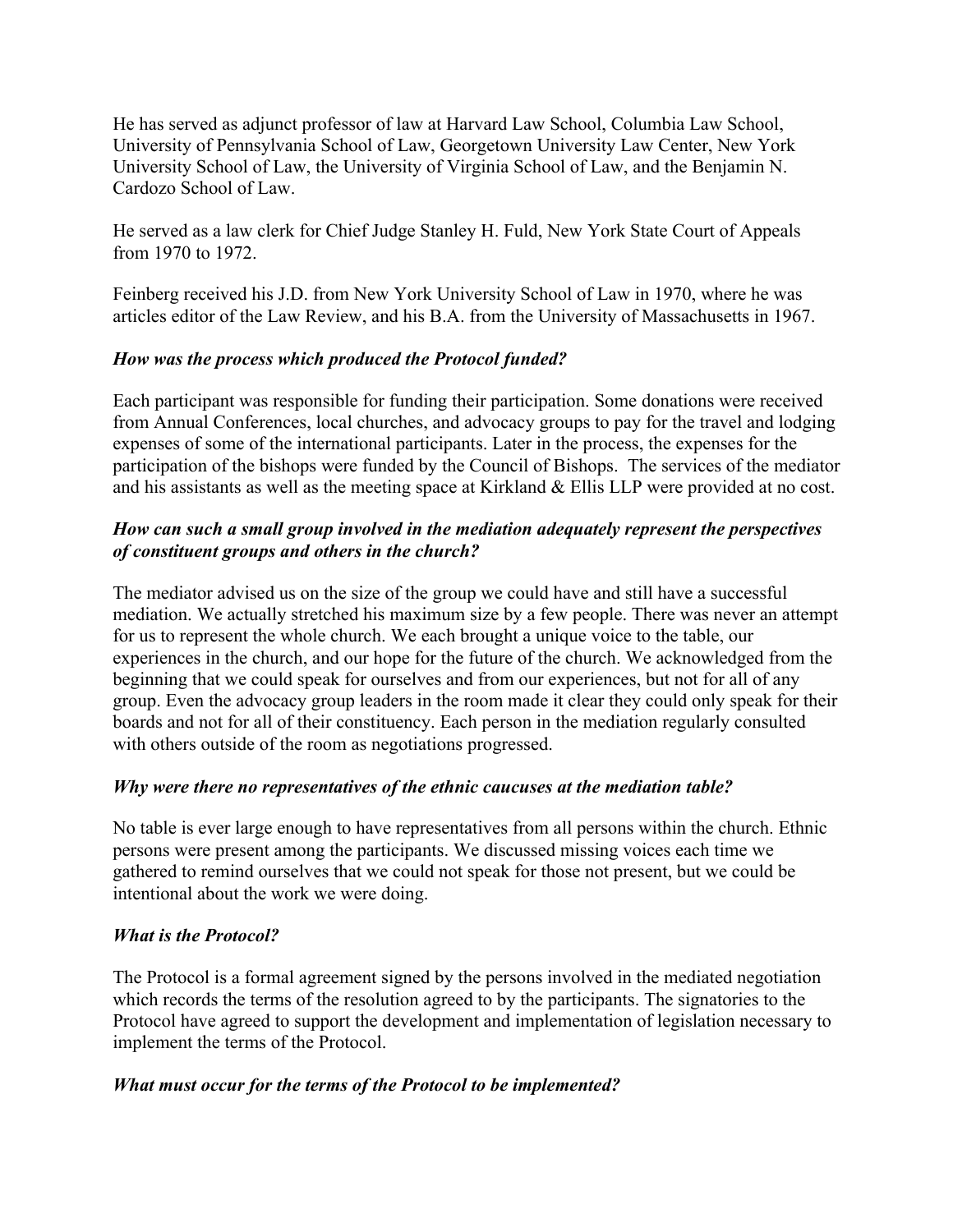For the terms of the Protocol to be implemented, legislation incorporating its terms will have to be presented to the 2020 General Conference and such legislation will have to be adopted by the delegates to the 2020 General Conference. Such legislation is currently being drafted and will be presented to one or more annual conferences of The United Methodist Church in special session for adoption as a petition to the 2020 General Conference. Under ¶ 507.6 of the *Book of Discipline*, legislation from an annual conference must be adopted by March 20, 2020 in order to be considered by the 2020 General Conference. Alternatively, such legislation can be scheduled at the discretion of the Committee on Reference or moved as a substitute for a petition already pending before the 2020 General Conference.

## *What have the signatories to the Protocol agreed to do in support of the Protocol?*

The signatories to the Protocol have agreed to:

- Fully support the Protocol and each other in a joint effort to seek its implementation.
- To recommend the Protocol's implementing legislation to be voted upon and adopted by the 2020 General Conference of The United Methodist Church.
- To not challenge the constitutionality or legality of the implementing legislation, and to jointly and individually defend the provisions of the Protocol and its enabling legislation in case of review by the Judicial Council of The United Methodist Church.
- To use their best efforts to persuade any groups or organizations with which they are affiliated to support the legislation necessary to implement the Protocol, and to not participate in or support legislation or other efforts that are inconsistent with the principles and terms of the Protocol and its implementing legislation.

## *How will restructuring through separation be accomplished?*

When adopted by the 2020 General Conference, the implementing legislation will require those who wish to form a new Methodist denomination pursuant to the Protocol to register such intent with the Secretary of the Council of Bishops not later than May 15, 2021.

Following the adjournment of the 2020 General Conference, central and annual conferences, and local churches may vote to align with any such new Methodist denominations formed pursuant to the Protocol.

A Central Conference may choose with a two-thirds vote to affiliate with a new Methodist denomination pursuant to the Protocol. Such an affiliation vote must be taken no later than December 31, 2021. If no vote is taken, the Central Conference remains part of the postseparation United Methodist Church.

Annual Conferences, whether in the Central or Jurisdictional Conferences, may choose to vote on whether to affiliate with a new Methodist denomination pursuant to the Protocol. A vote must be held if 20% of those voting at an Annual Conference session support a motion to conduct such a vote. Such an affiliation vote must be taken before July 1, 2021. In order to affiliate with a new Methodist denomination pursuant to the Protocol, the vote to affiliate must be supported by 57% of those voting. If an Annual Conference does not take a vote on affiliation, it remains part of the post-separation United Methodist Church.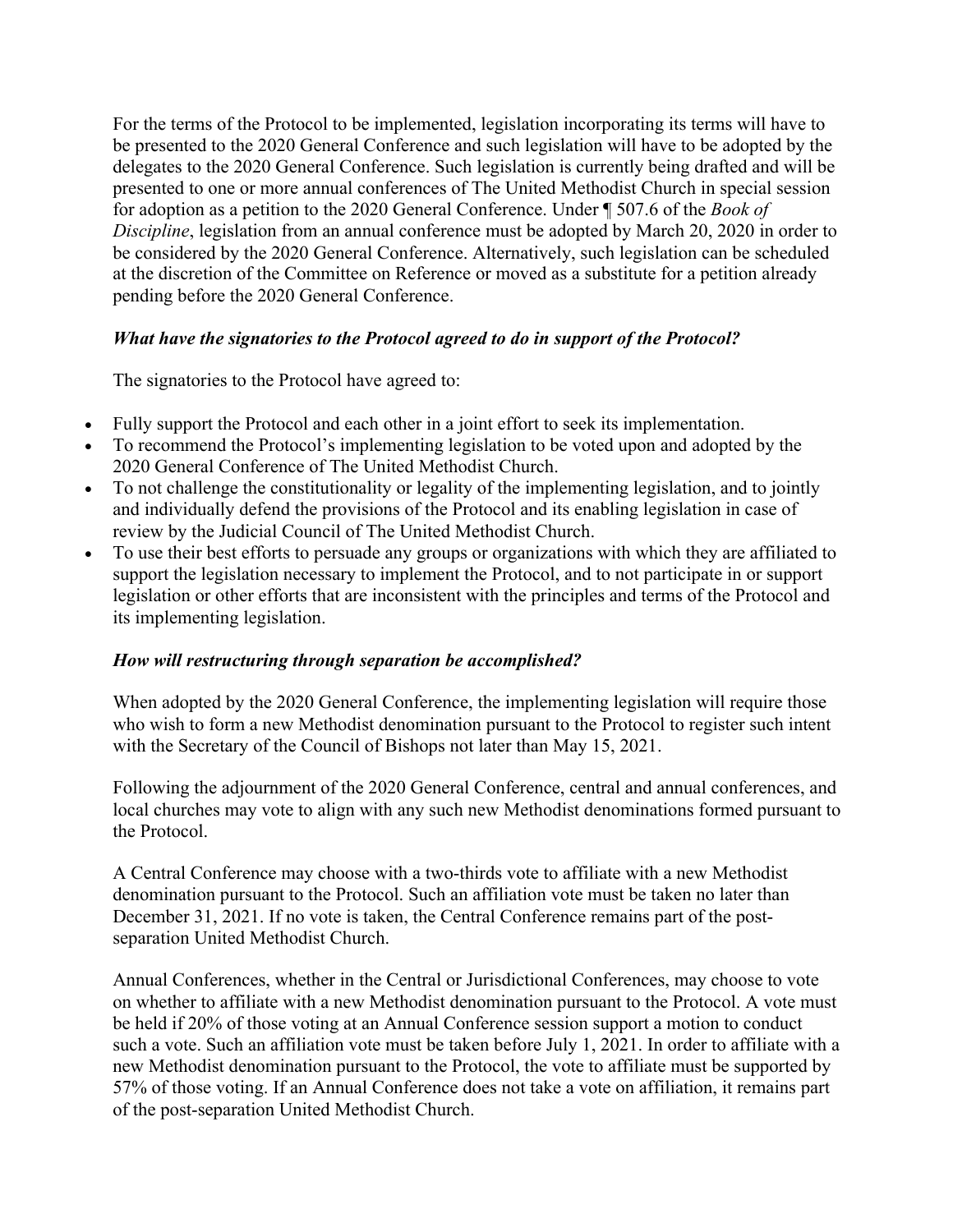Local churches which desire a different affiliation than its Annual Conference may conduct an affiliation vote to consider a different affiliation. If such a vote occurs, the church council (e.g., its Administrative Board or Council or its Leadership Board) shall determine a voting threshold of either a simple majority or two-thirds of those present and voting at a duly called church conference in order for the motion to opt for a different affiliation to be adopted. The vote on a motion to opt for a different affiliation shall occur in a church conference held not more than 60 days after the request for such a vote is made by the church council. The church conference must be held in consultation with the District Superintendent who shall authorize such a church conference to be conducted. Decisions about affiliation by a local church must be made by December 31, 2024. If a local church does not vote, it remains a part of the Methodist denomination selected by its Annual Conference.

### *What happens to the property, assets, and liabilities of local churches or conferences which choose to affiliate with a new Methodist denomination pursuant to the Protocol?*

A local church that affiliates with a Methodist denomination pursuant to the Protocol other than the post-separation United Methodist Church retains its assets and liabilities. The Annual Conference to which the local church belongs at the time of its separation will not exercise its trust clause and shall release such a local church from the provisions of any and all trust clauses. Such a local church, prior to its separation, shall be expected to maintain its connectional responsibilities through the date of separation. At separation, such a local church shall not be required to pay any sums to the Annual Conference other than previously documented loans from the Annual Conference which shall be paid according to the terms of such loans.

Should a local church (or its successor) that separates subsequently close, or a Methodist denomination with which it affiliates cease to exist, the property of such a local church will be subject to a lien in favor of Wespath on its assets in the amount of that local church's then proportionate share of future unfunded pension liabilities.

Local churches which opt to disaffiliate from The United Methodist Church and not become part of a Methodist denomination pursuant to the Protocol must comply with ¶ 2553 of the Book of Discipline of The United Methodist Church.

Property, assets, and liabilities of Annual, Jurisdictional, and Central Conferences are retained by those entities regardless of any affiliation decision that each makes under the Protocol.

## *What happens to the pension plans of The United Methodist Church and the pension benefits of its clergy?*

The pension plans of The United Methodist Church will remain in place for all current clergy and lay employees affiliated with The United Methodist Church, regardless of the Methodist denomination under this Protocol with which they affiliate. The liability of Annual Conferences and local churches for pension benefits shall transfer with such entities to the Methodist denomination pursuant to the Protocol with which they affiliate.

## *How were the voting threshold percentages determined?*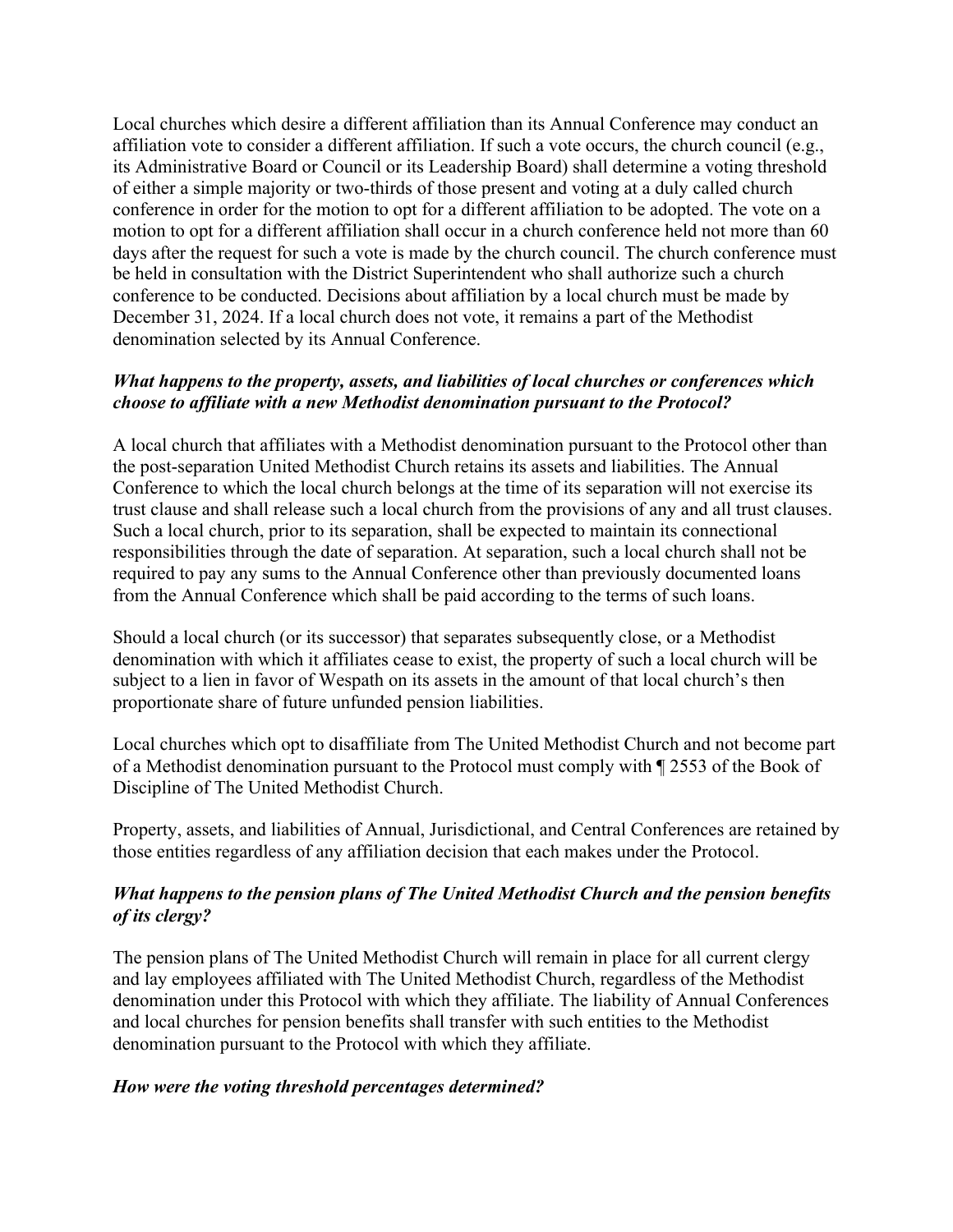The Protocol was achieved as the result of intense negotiations and numerous compromises in order to reach a unanimous agreement. All participants made significant compromises. Strong, persuasive arguments were made by various participants as to why the voting threshold on affiliation votes should be either a simple majority or a two-thirds vote. The voting thresholds for affiliation votes by central conferences (two-thirds), by annual conferences (57%), and by local churches (either simple majority or two-thirds as determined by the local church council) were the result of negotiation and compromise to reach a unanimous comprehensive agreement. The last major item dividing the participants was the voting threshold for annual conferences with parties firmly committed to either a simple majority or a two-thirds vote. A specific threshold had to be determined and the mediator brokered the compromise at 57%. A 57% voting threshold at the annual conference level ensures that a sufficient majority supports the alignment chosen without permitting a smaller minority of an annual conference to thwart the preference of the majority. The signatories to the Protocol urge the delegates to the 2020 General Conference to adopt these voting thresholds since they were arduously negotiated to achieve unanimous agreement.

## *Do the new Methodist denominations which form under the Protocol receive any financial assets from The United Methodist Church?*

Twenty-five million dollars is to be paid by the General Council on Finance and Administration over the 2021-2024 quadrennium to the traditionalist Methodist denomination established pursuant to the Protocol after it is formed and incorporated.

Two million dollars is to be escrowed by the General Council on Finance and Administration for payment to potential additional Methodist denominations pursuant to this Protocol after they are formed and incorporated over the 2021-2024 quadrennium.

# *How were the figures of \$25 Million and \$2 Million determined?*

The figures were arrived at after review of the financial health of the church, and discussion with experts from GCFA and the Connectional Table. It was agreed as a part of this financial settlement that no further claim would be made on any properties or assets retained by the postseparation United Methodist Church.

The \$2 Million was identified to acknowledge that there are groups other than traditionalists looking at next steps that might lead to the formation of another denomination. No groups other than the traditional advocacy groups have taken steps to set up the legal and governance structures needed for a denomination.

## *The Protocol references one "traditional" denomination. What if more than one emerges after the General Conference?*

A total sum of \$25M has been identified for a traditional denomination. If more than one emerges, then an agreement will have to be worked out between those parties.

## *What other financial terms are addressed in the Protocol?*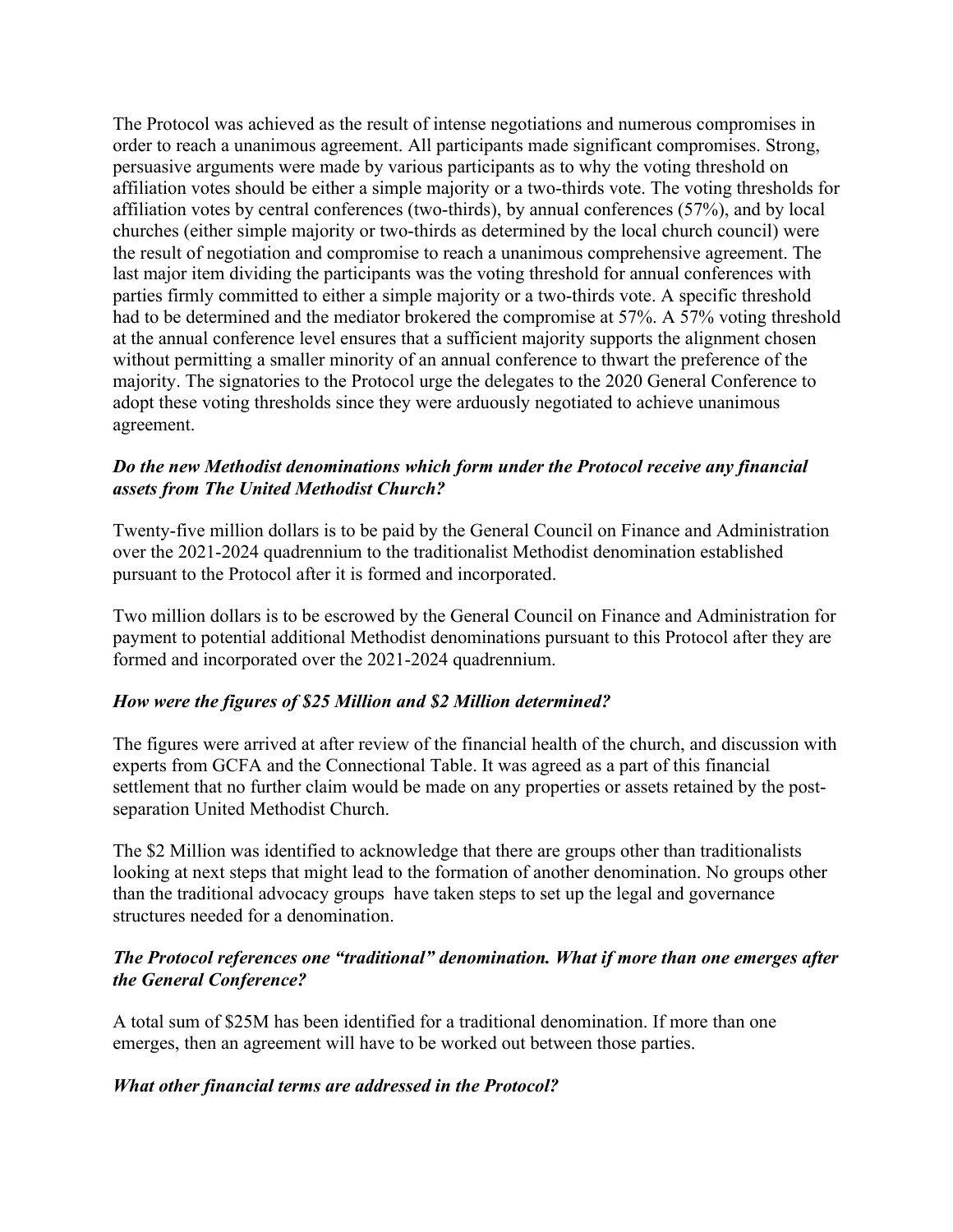The parties to the Protocol have agreed that the sum of thirty-nine million dollars is to be allocated by the General Council on Finance and Administration in their budget recommendations over the next two quadrennia (2021-2024 and 2025-2028) to support communities historically marginalized by the sin of racism. The goal of these earmarked funds shall be to strengthen ministries by and for Asian, Black, Hispanic-Latino, Native American, and Pacific Islander Communities, encourage the full participation of historically marginalized communities in the governance and decision-making of the church, and ensure that the vital work of training the next generation of leaders by Africa University will be maintained. Thirteen million dollars of the sum represents a contribution from the post-separation Traditional Methodist Denomination, made possible by their decision to forego receiving these funds and instead contribute them for this purpose. The post-separation United Methodist Church will contribute \$26 million for a total of \$39 million over eight years for this purpose. Churches which align with the traditional Methodist denomination under this Protocol shall have the option to participate in programs and grants which serve their respective ethnic groups if they otherwise meet the requirements for such participation through the 8-year period.

## *What is the relation of the Mediation Team's adoption of the Protocol to the work of the Delegates to the 2020 General Conference?*

The Mediation Team has done this work in service to the delegates, in order that they might do their best work on behalf of the Church and God's mission. The members of the team have kept this in the framework of their discussions throughout and are offering this work in humility to the delegates who will assemble in Minnesota later in 2020. This work is offered out of a sincere desire that outcomes might be attained at the next General Conference that will move us beyond the present status quo.

## *How can the United Methodist Church afford to maintain the current structure once other denominations are formed and churches leave?*

The United Methodist Church will be smaller. The church will need to quickly assess the impact of churches leaving and adjust infrastructure and spending accordingly. The long-term solution lies in the broad reform that is needed. Both are beyond the scope of the mediation.

## *Will there be any continuing relationship between the post-separation United Methodist Church and the new Methodist denominations formed under the Protocol?*

The post-separation United Methodist Church, through its Council of Bishops, is to offer to enter into ecumenical agreements with Methodist denominations formed under the Protocol. Such ecumenical agreements may include participation in Boards and Agencies, continuation of various mission activities, and any other matters within the scope of ecumenical agreements. Any new Methodist denominations that emerge will have the option as to whether to enter into such agreements.

## *What happens between now and the 2020 General Conference with respect to pending administrative or judicial processes, and proposed closure of local churches?*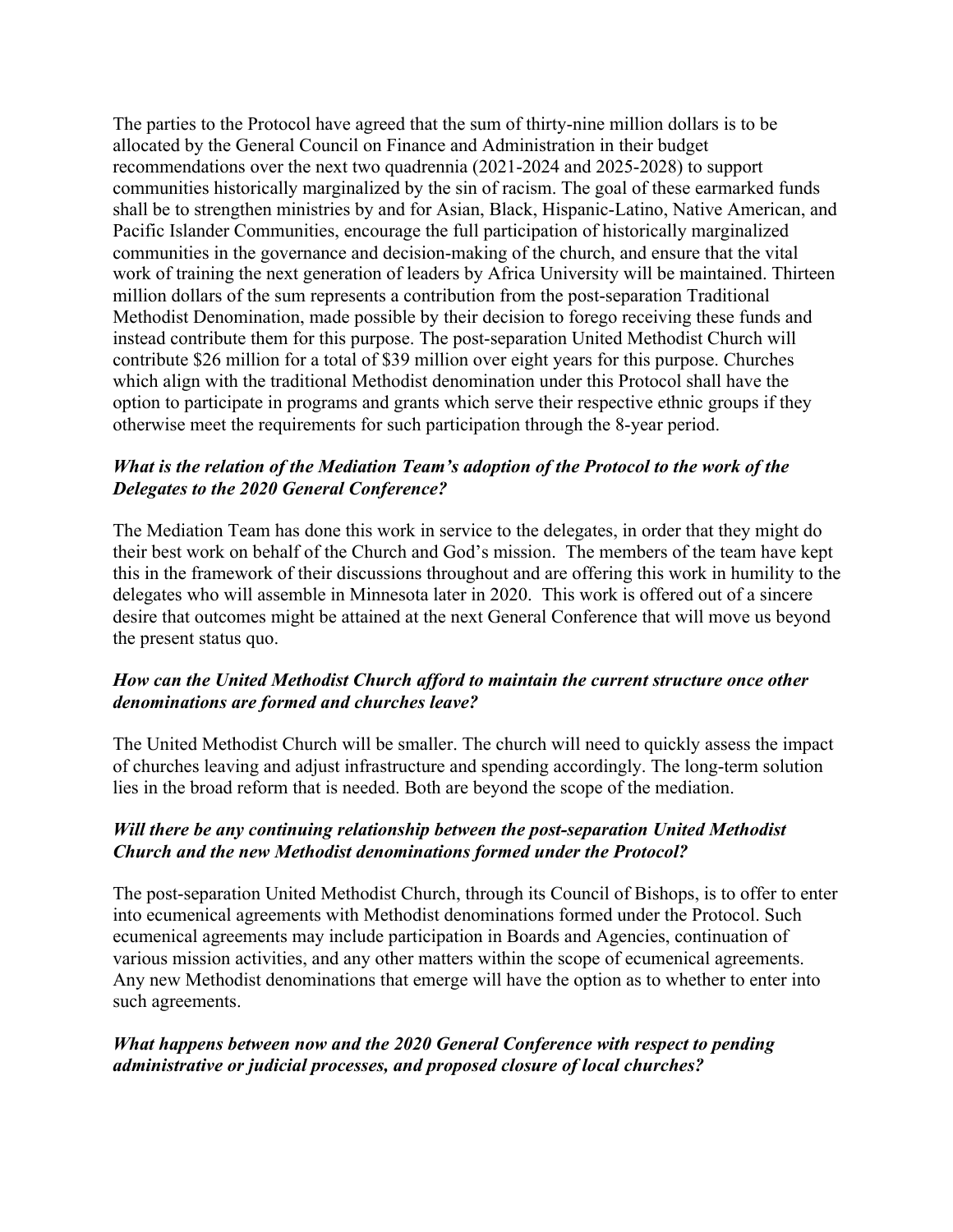The signatories to the Protocol agree that all administrative or judicial processes addressing restrictions in the *Book of Discipline* related to self-avowed practicing homosexuals or same-sex weddings shall be held in abeyance beginning January 1, 2020 through the adjournment of the first conference of the post-separation United Methodist Church. Clergy shall continue to remain in good standing while such complaints are held in abeyance.

In addition, the signatories to the Protocol agree that if there are churches proposed for closure, the church and the annual conference shall delay final actions of closure of churches until after the 2020 General Conference of The United Methodist Church, except in those situations where there are exigent circumstances and/or a congregation has voluntarily discerned it is necessary to close due to a lack of participation or financial insolvency.

#### *What does the term "being held in abeyance" mean?*

No one can prohibit a person from filing a complaint. Neither can a person be prohibited from requesting and seeking a trial. However, a complaint being held in abeyance means that it is a temporary state of inactivity or suspended and not acted on until an appropriate time. To hold complaints in abeyance until the separation takes place enables the post-separation United Methodist Church to re-organize itself in relationship to the current restrictive rules found within our United Methodist Book of Discipline.

## *What steps will be taken with respect to the Protocol prior to the 2020 General Conference and at the 2020 General Conference?*

The signatories to the Protocol have asked the Council of Bishops to request a declaratory decision from the Judicial Council regarding the constitutionality of proposed legislation implementing the Protocol prior to the opening session of the 2020 General Conference.

The Council of Bishops is also asked to request a report from the General Council on Finance and Administration related to the financial impacts of the Protocol and its implementing legislation to be shared prior to the 2020 General Conference.

The Council of Bishops, working with the Commission on the General Conference, is asked to identify an appropriate time on the agenda of the 2020 General Conference for the Protocol and its implementing legislation to be presented.

Assuming that the implementing legislation is adopted, the Council of Bishops will provide meeting space for those interested in creating other Methodist denominations pursuant to the Protocol to meet at the adjournment of the 2020 General Conference session.

Assuming that the implementing legislation is adopted, the Council of Bishops will call the first session of the General Conference of the post-separation United Methodist Church to organize itself and, if such legislation has not been passed, consider matters pertaining to creating Regional Conferences.

Assuming that the implementing legislation is adopted, the Council of Bishops will call the first session of a United States Regional Conference to consider legislation related to changes in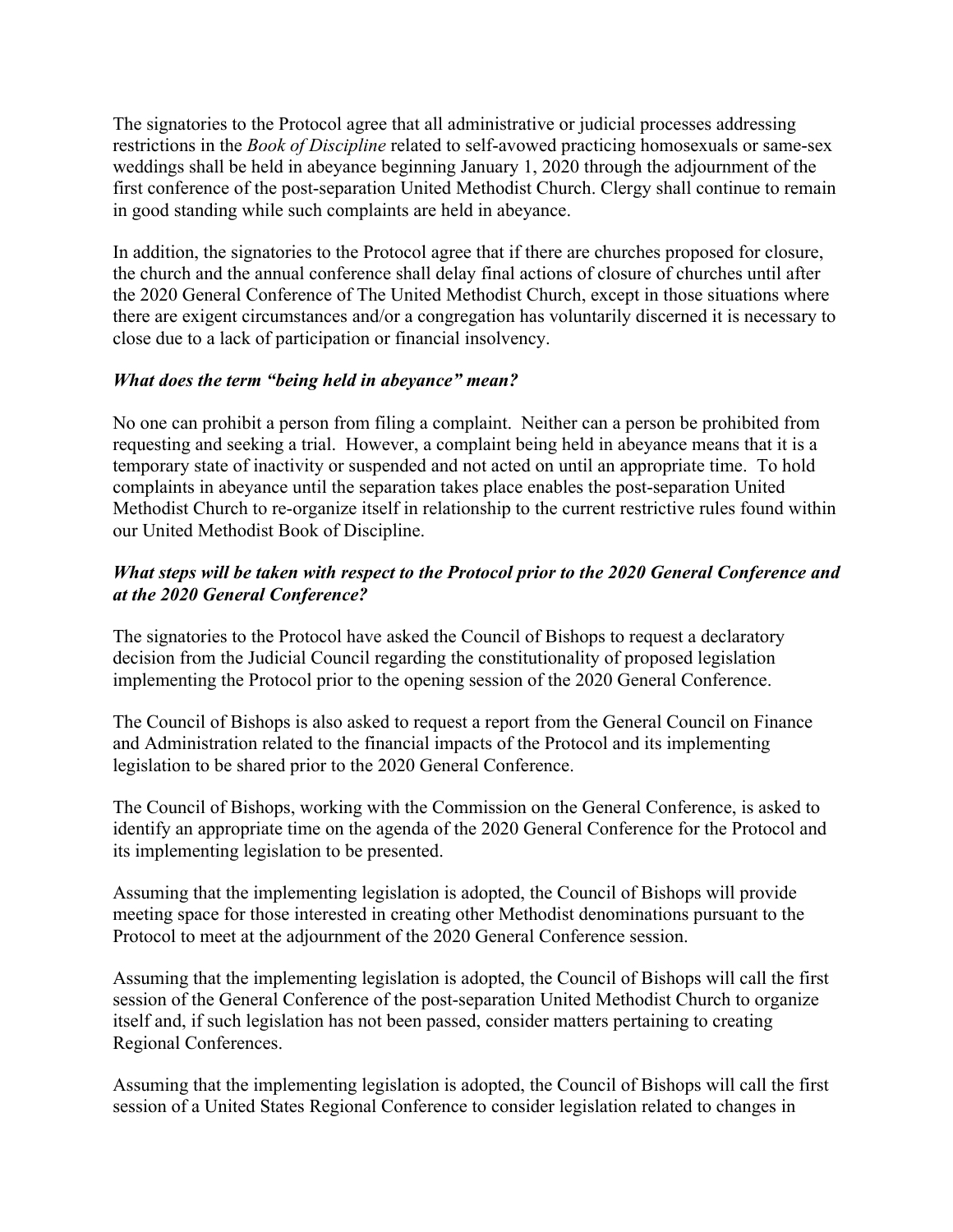adaptable portions of the *Book of Discipline* including repeal of Traditional Plan legislation and all other portions related to LGBTQ persons.

## *What happens to petitions currently pending before the 2020 General Conference which seek to address the conflict which has existed in The United Methodist Church?*

Plans such as the Indianapolis Plan for Amicable Separation, the Next Generation UMC legislation and other such petitions continue to be petitions to be considered by the 2020 General Conference. However, the signatories to the Protocol have agreed to not participate in or support legislation or other efforts that are inconsistent with the principles and terms of the Protocol and its implementing legislation. The signatories have also agreed to use their best efforts to persuade any groups or organizations with which they are affiliated to support the legislation necessary to implement the Protocol. The Protocol urges that the General Conference consider its implementing legislation before addressing such other legislation because of the comprehensive representative nature of the signatories to the Protocol.

## *Why is this work important?*

For the past 47 years, The United Methodist Church has struggled unsuccessfully to achieve consensus and compliance with regard to matters of human sexuality. The Special Session of General Conference in 2019 caused significant harm. This work is a significant attempt to not replicate the mood or climate created in St. Louis in 2019. It acknowledges that even in the midst of faithful attempts to stay together, we no longer can remain as one denomination. The divisions are simply too vast. This work is important because it provides a pathway of reconciliation and grace through separation and offers us an opportunity to bless and send one another into a new reality rather than continue to fight and rend our way into irrelevance and destruction.

## *What is the expected outcome?*

It is the hope of the Meditation Team to provide a pathway that enables all groups, no matter their theological conviction, to serve and live out their calling without the threat of punishment or compromise. We hope that this work will be the stimulus for a gracious acknowledgement that while we share a common heritage we cannot share a common structure moving forward. We hope that the outcome of this work will be a civil process of separation that in a predetermined time frame will preserve The United Methodist Church and allow for one or more Methodist denominations to emerge with their own mission, vision, and structure.

## *What does this potentially mean for Local Churches and Annual Conferences?*

As stated above, if a local church or an Annual Conference wishes to remain within The United Methodist Church, there are no actions required. If a local church or an Annual Conference wishes to affiliate with another Methodist denomination, there is a clearly stated process that will enable them to do so. And, if a local church or Annual Conference wishes to disaffiliate altogether, there is an approved process in the Book of Discipline that spells out those requirements.